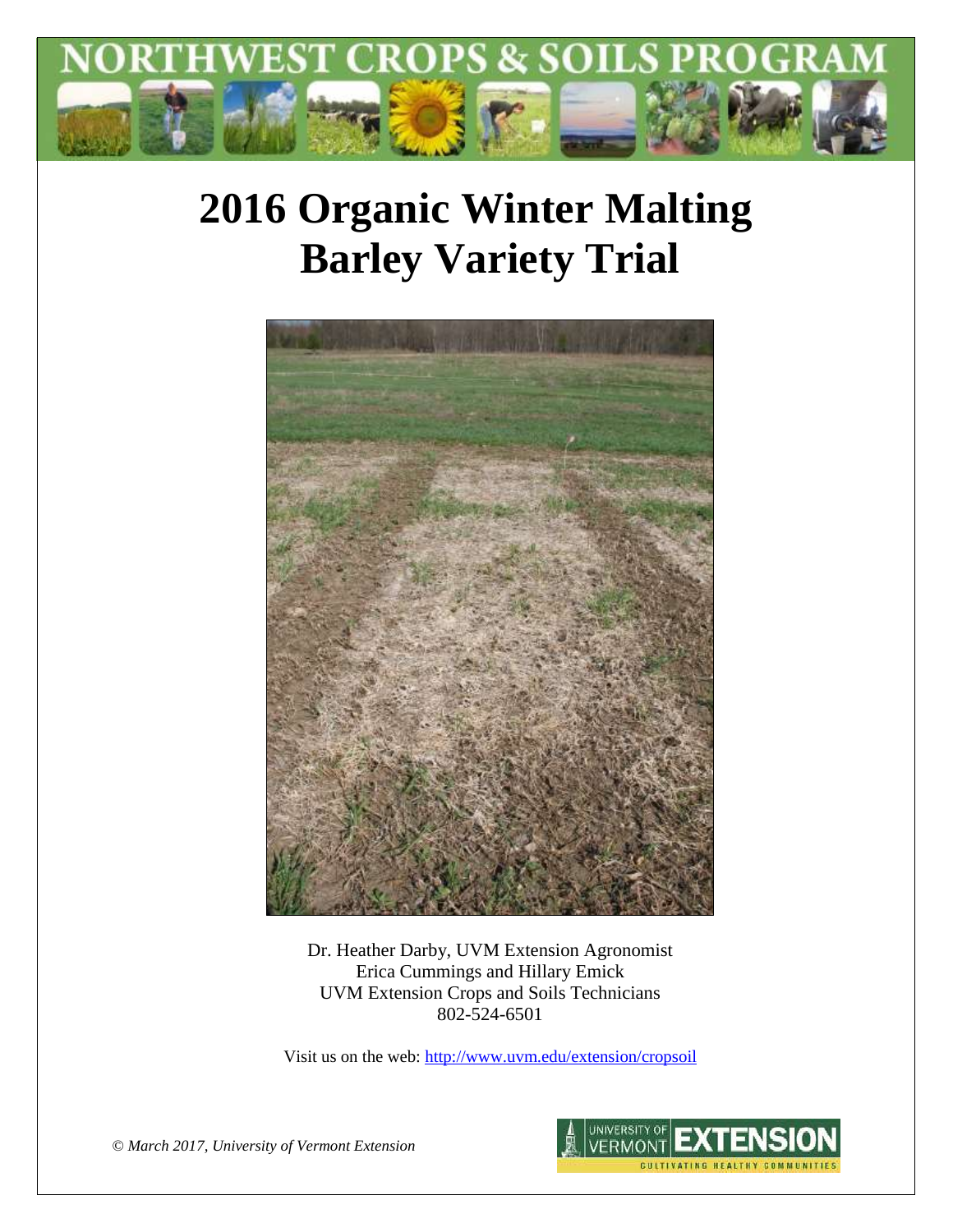#### **2016 ORGANIC WINTER MALTING BARLEY VARIETY TRIAL**

Dr. Heather Darby, University of Vermont Extension heather.darby[at]uvm.edu

The revival of the small grains industry in the Northeast and the strength of the locavore movement, craft breweries and distilleries have expressed an interest in sourcing local barley for malting. Malting barley must meet specific quality characteristics such as low protein content and high germination. Depending on the variety, barley can be planted in either the spring or fall, and both two- and six-row barley can be used for malting. In the fall 2015, UVM Extension in collaboration with the Winter Malting Barley Trial (WMBT) testing network, conducted a winter malting barley trial to evaluate yield and quality of 24 varieties.

## **MATERIALS AND METHODS**

In the fall of 2015, a winter malting barley variety trial was established at Borderview Research Farm in Alburgh, VT. The experimental plot design was a randomized complete block with three replications. The treatments were twenty-four winter malting barley varieties, listed in Table 1.

| <b>Winter barley variety</b> | <b>Type</b> | <b>Seed source</b>                       |  |  |  |  |
|------------------------------|-------------|------------------------------------------|--|--|--|--|
| 10.0777                      | $2$ -row    | Oregon State University                  |  |  |  |  |
| 10.086                       | $2$ -row    | <b>Oregon State University</b>           |  |  |  |  |
| 04ARS640-1                   | $2$ -row    | <b>USDA</b>                              |  |  |  |  |
| 05ARS561-208                 | $2$ -row    | <b>USDA</b>                              |  |  |  |  |
| 06ARS633-10                  | $2$ -row    | <b>USDA</b>                              |  |  |  |  |
| 10/069/1                     | 6-row       | Kilian Hundsrucker                       |  |  |  |  |
| 6W11-0064                    | 6-row       | <b>Busch Agricultural Resources, LLC</b> |  |  |  |  |
| 6W13-7041                    | 6-row       | <b>Busch Agricultural Resources, LLC</b> |  |  |  |  |
| 6W13-7145                    | 6-row       | <b>Busch Agricultural Resources, LLC</b> |  |  |  |  |
| Charles                      | $2$ -row    | Oregon State University                  |  |  |  |  |
| DH130004                     | $2$ -row    | <b>Oregon State University</b>           |  |  |  |  |
| DH130718                     | $2$ -row    | Oregon State University                  |  |  |  |  |
| Endeavor                     | $2$ -row    | Oregon State University                  |  |  |  |  |
| Hirondella (08/258/17)       | 6-row       | Kilian Hundsrucker                       |  |  |  |  |
| McGregor                     | 6-row       | <b>Oregon State University</b>           |  |  |  |  |
| MW11S4024-004                | 6-row       | University of Minnesota                  |  |  |  |  |
| MW11S4029-002                | 6-row       | University of Minnesota                  |  |  |  |  |
| MW12_4007-008                | 6-row       | University of Minnesota                  |  |  |  |  |
| MW12_4042-002                | 6-row       | University of Minnesota                  |  |  |  |  |
| Puffin                       | $2$ -row    | <b>Limagrain Cereal Seeds</b>            |  |  |  |  |
| Strider                      | 6-row       | Oregon State University                  |  |  |  |  |
| SU-Mateo                     | $2$ -row    | Kilian Hundsrucker                       |  |  |  |  |
| Thoroughbred                 | 6-row       | Virginia Tech                            |  |  |  |  |
| Vincenta                     | $2$ -row    | Kilian Hundsrucker                       |  |  |  |  |

 **Table 1. Varietal information for the 24 winter malting barley varieties, 2016.**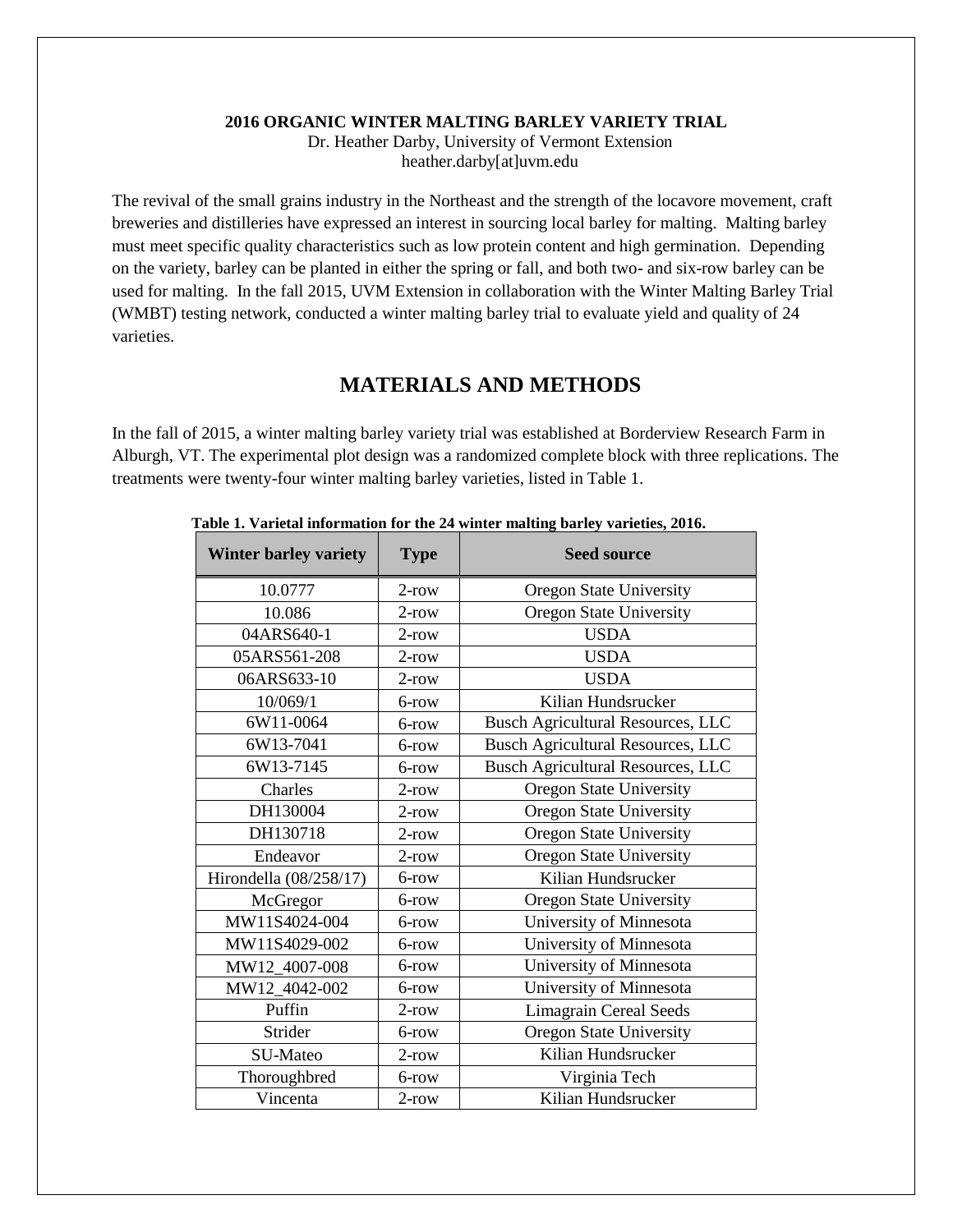All plots were managed with practices similar to those used by producers in the surrounding areas (Table 2). The previous crop planted at the site was corn. In September 2015, the trial area was plowed, disked and spike tooth harrowed to prepare for planting. The plots were seeded with a Great Plains NT60 Cone Seeder on 25-Sep at a seeding rate of 350 live seeds per m2 into a Benson rocky silt loam. Plot size was 5'x 20'. A visual assessment of winter survival was conducted on 21-Apr.

|                                 | Alburgh, VT<br><b>Borderview Research Farm</b> |  |  |  |  |  |
|---------------------------------|------------------------------------------------|--|--|--|--|--|
| <b>Trial information</b>        |                                                |  |  |  |  |  |
| Soil type                       | Benson rocky silt loam                         |  |  |  |  |  |
| <b>Previous crop</b>            | Corn                                           |  |  |  |  |  |
| Seeding Rates (live seed $m2$ ) | 350                                            |  |  |  |  |  |
| <b>Row spacing (in)</b>         | 6                                              |  |  |  |  |  |
| <b>Replicates</b>               | 3                                              |  |  |  |  |  |
| <b>Planting date</b>            | 25-Sep 2015                                    |  |  |  |  |  |
| <b>Harvest date</b>             | N/A                                            |  |  |  |  |  |
| Harvest area (ft)               | 5 x 20                                         |  |  |  |  |  |
| <b>Tillage operations</b>       | Fall plow, disk & spike tooth harrow           |  |  |  |  |  |

**Table 2. General plot management, 2016.**

## **RESULTS AND DISCUSSION**

Seasonal precipitation and temperature recorded at a weather station in Alburgh, VT are shown in Table 3. Temperatures were average or above for most of the growing season, with the exception of a colder than normal October and April. The 2015-2016 growing season could be characterized as being drier than normal with 3.5 inches of precipitation less than normal. All of the winter months were warmer than the 30-year average, overall temperatures were very mild. However, in February the temperature dropped below zero for several days, and at the time, there was little to no protective snow cover at the trial location in Alburgh, VT.

| Tubic II Deubonal weather uata concetta in Anourgin y 1, 2010 and 2010.                              |         |         |            |      |         |      |      |         |  |
|------------------------------------------------------------------------------------------------------|---------|---------|------------|------|---------|------|------|---------|--|
|                                                                                                      | Sep     | Oct     | <b>Nov</b> | Dec  | Jan     | Feb  | Mar  | Apr     |  |
| Alburgh, VT                                                                                          | 2015    | 2015    | 2015       | 2015 | 2016    | 2016 | 2016 | 2016    |  |
| Average temperature $({}^{\circ}F)$                                                                  | 65.2    | 46.5    | 42.2       | 37.6 | 22.7    | 23.2 | 33.9 | 39.8    |  |
| Departure from normal                                                                                | 4.70    | $-1.60$ | 4.00       | 11.7 | 4.00    | 1.60 | 2.90 | $-4.90$ |  |
|                                                                                                      |         |         |            |      |         |      |      |         |  |
| Precipitation (inches)                                                                               | 0.30    | 2.50    | 1.80       | 3.50 | 1.30    | 3.60 | 2.50 | 2.60    |  |
| Departure from normal                                                                                | $-3.30$ | $-1.09$ | $-1.30$    | 1.13 | $-0.74$ | 1.81 | 0.29 | $-0.26$ |  |
|                                                                                                      |         |         |            |      |         |      |      |         |  |
| Growing Degree Days (32-95°F)                                                                        | 1010    | 464     | 329        | 220  | 50.1    | 63.9 | 209  | 291     |  |
| Departure from normal                                                                                | 154     | $-37.0$ | 117        | 189  | 50.0    | 60.0 | 85.0 | $-98.0$ |  |
| $\mathbf{C}$ and $\mathbf{C}$ . The state $\mathbf{C}$ and $\mathbf{C}$ is the state of $\mathbf{C}$ |         |         |            |      |         |      |      |         |  |

#### **Table 1. Seasonal weather data collected in Alburgh, VT, 2015 and 2016.**

Based on weather data from a Davis Instruments Vantage Pro2 with WeatherLink data logger. Historical averages are for 30 years of NOAA data (1981-2010) from Burlington, VT.